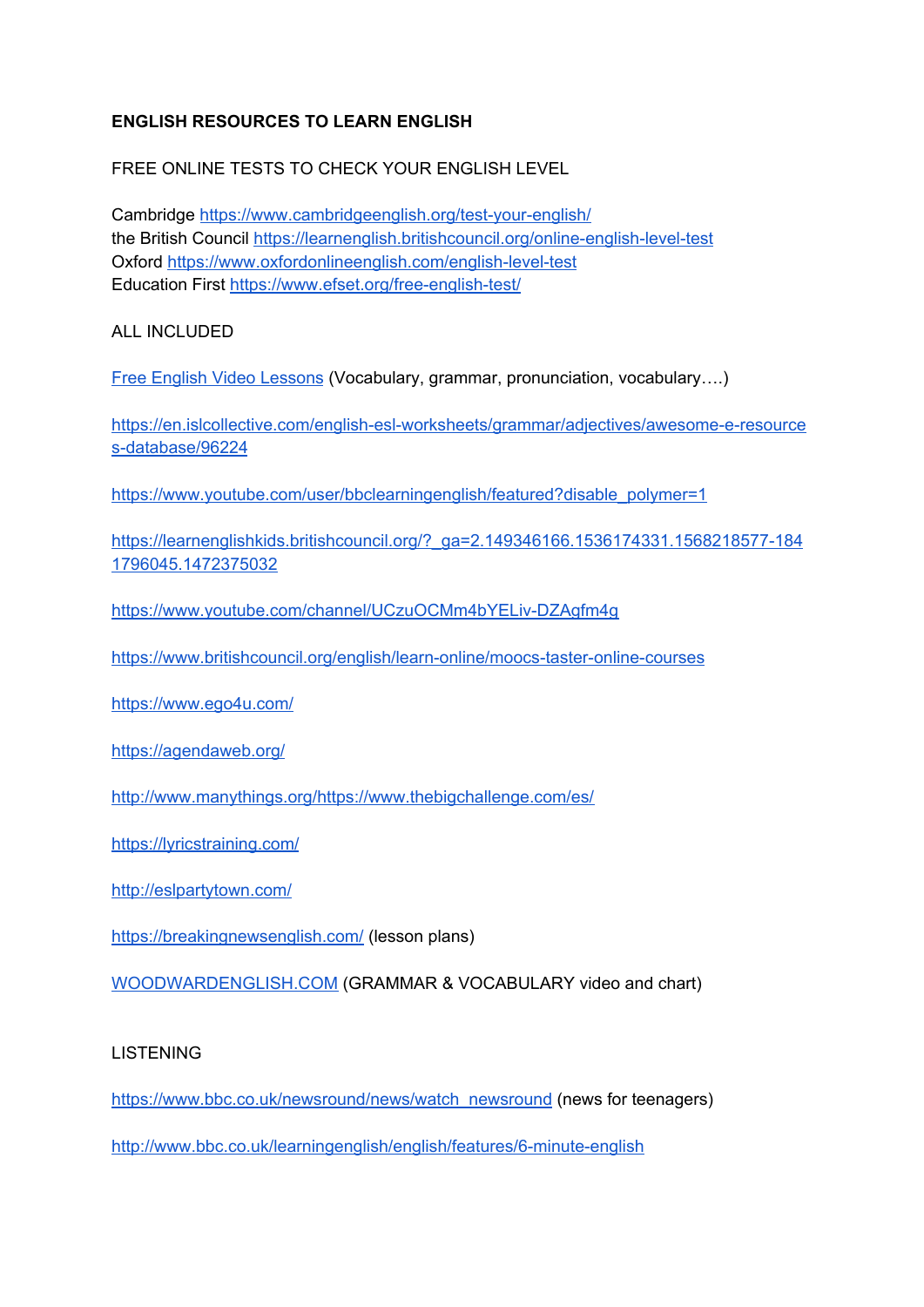<https://www.esl-lab.com/easy/>

<https://www.eslvideo.com/>

<https://www.youtube.com/user/bbclearningenglish>

<http://www.manythings.org/o/listening.html>

<https://www.ted.com/talks?language=en>

<https://en.islcollective.com/video-lessons/>

<http://www.bbc.co.uk/learningenglish/english/features/drama/gulliver-ep1>

### READING

[https://www.theguardian.com](https://www.theguardian.com/)

<https://www.ego4u.com/en/read-on/countries>

<https://www.ego4u.com/en/read-on/animals>

<https://www.ego4u.com/en/read-on/literature>

[www.breakingnewsenglish.com](http://www.breakingnewsenglish.com/)

<http://www.bbc.co.uk/learningenglish/english/features/drama/gulliver-ep1>

### Online magazines

<http://en.kiosko.net/> [www.teachingkidsnews.com](http://www.teachingkidsnews.com/) [www.dogonews.com](http://www.dogonews.com/) [www.heraldsun.com.au/kids-news/news](http://www.heraldsun.com.au/kids-news/news) [www.sciencenewsforstudents.org](http://www.sciencenewsforstudents.org/)

Newsforkids.net

[www.xyzanews.com](http://www.xyzanews.com/) [www.youngzine.org](http://www.youngzine.org/) [www.nytimes.com/section/learning](http://www.nytimes.com/section/learning) [www.pbs.org/newshour/extra](http://www.pbs.org/newshour/extra)

WRITING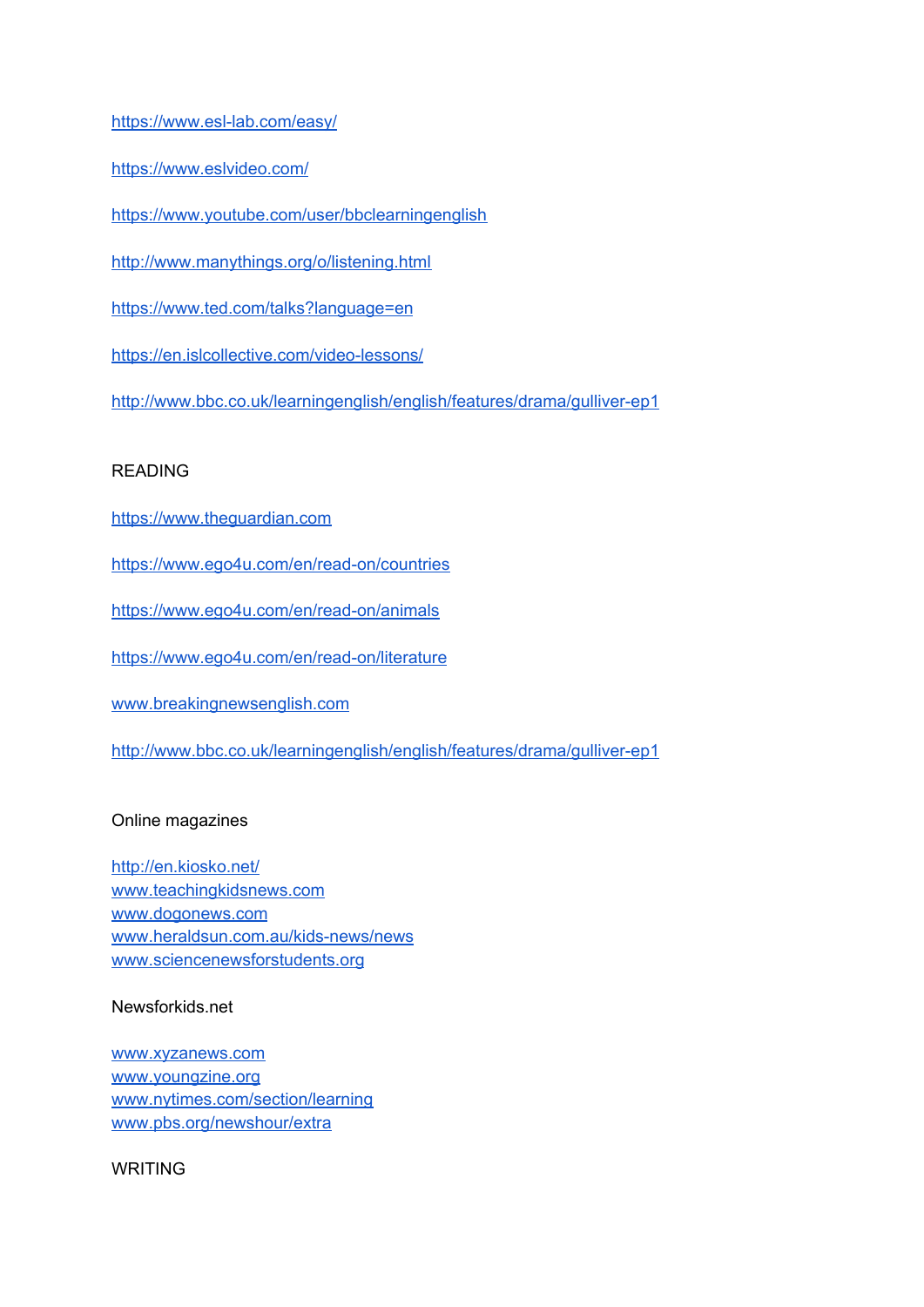<http://writefix.com/> [www.madmagz.com](http://www.madmagz.com/) ( to create a magazine)

### SPEAKING

<https://www.youtube.com/playlist?list=PLcetZ6gSk969N3mtjDpUPa2NWeBLP2OyX>

<https://www.youtube.com/watch?v=rUnpmaoaJ40> A1

<https://www.youtube.com/watch?v=NdXPnJLR07E> (Unit 1 Beginner)

<https://www.youtube.com/watch?v=VSTAnETMFJA> (Unit 2)....(Subscribe)

[www.inglesdivino.com](http://www.inglesdivino.com/) ( Karaoke)

[www.youglish.com](http://www.youglish.com/) ( pronunciación de palabras en contexto)

<http://eslpartytown.com/>

50 English Debate [Questions](https://www.woodwardenglish.com/50-english-debate-questions-teacher-resource/) by Woodward English

### VOCABULARY

<https://www.esolcourses.com/content/topicsmenu/beginners.html> JUEGOS DE VOCABULARIO BEGINNERS

<https://gamezone.thebigchallenge.com/games/yesno>

<https://www.pinterest.es/woodwardenglish/english-vocabulary/>

<http://eslpartytown.com/>

<https://dictionary.cambridge.org/plus/quiz/image/> (learn vocabulary with image quizzes)

### GRAMMAR

[test-english.com](https://www.test-english.com/grammar-points/a1/) (Clear grammar charts and exercises)

<https://www.britishcouncil.org/english/children/apps/word-challenge>

<https://www.englishgrammar.org/category/nouns/>

<https://gamezone.thebigchallenge.com/games/verbs>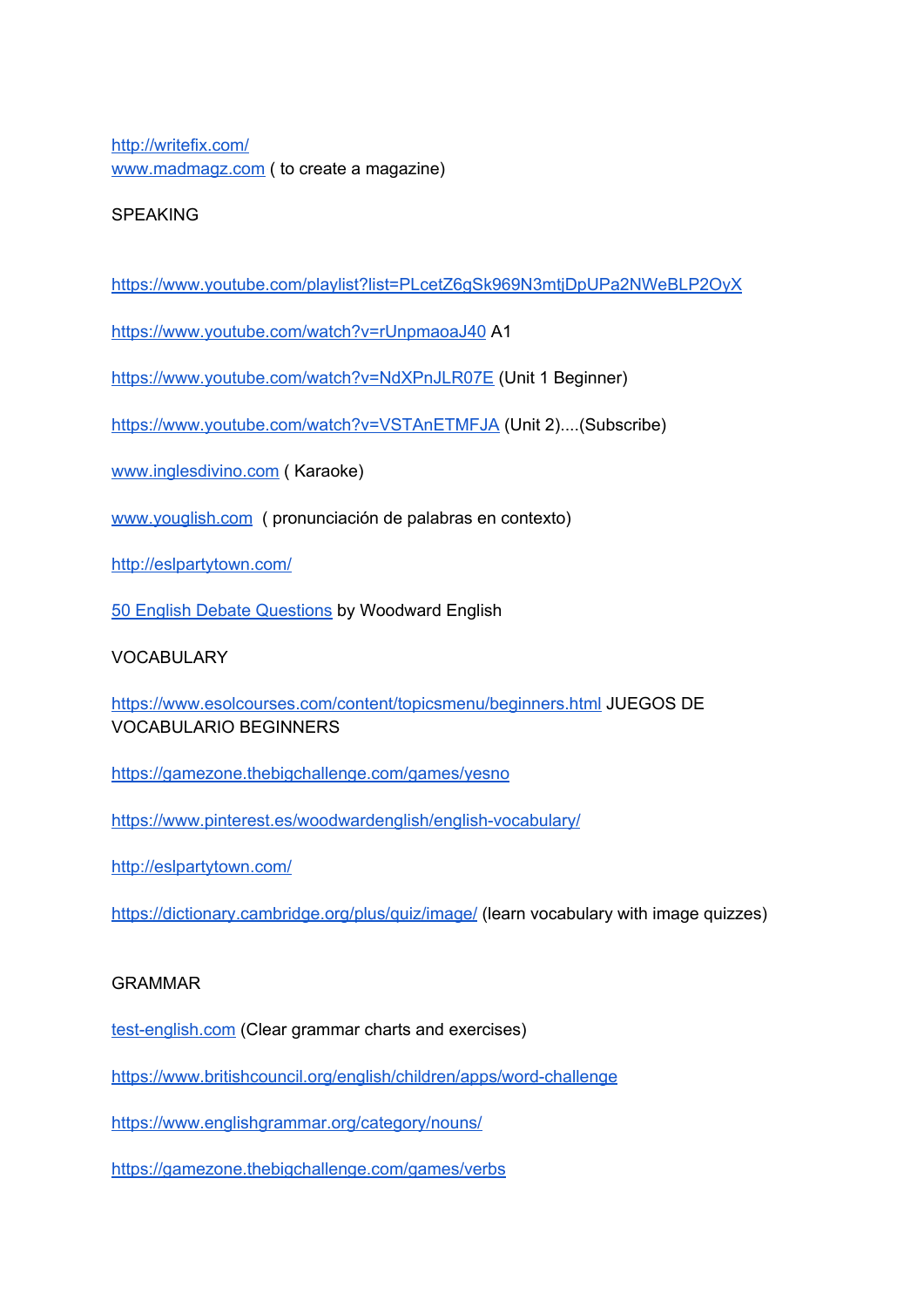[https://www.youtube.com/user/bbclearningenglish/playlists?view=50&sort=dd&shelf\\_id=97](https://www.youtube.com/user/bbclearningenglish/playlists?view=50&sort=dd&shelf_id=97) <http://eslpartytown.com/>

<https://dictionary.cambridge.org/es/gramatica/gramatica-britanica/>

### PHONICS

<https://www.youtube.com/watch?v=aEYcmNhz7Uc> (The Alphabet)

BBC [PRONUNCIATION](https://www.bbc.co.uk/learningenglish/english/features/pronunciation/introduction) symbols and workshops on some phonemes and words

[Interactive](https://youtu.be/0HeujZ45OZE?t=2) Phonetic Chart (English Language Club) (Phonetic Chart)

<https://www.youtube.com/watch?v=bZhl6YcrxZQ> (Magic e)

[https://www.youtube.com/watch?v=k-n\\_LHGseNk](https://www.youtube.com/watch?v=k-n_LHGseNk) (When two vowels go out walking, the first one does the talking)

<https://l-www.voki.com/site/create> Write a message, choose the accent and listen to the pronunciation.

CREATE VOCABULARY LISTS WITH [PRONUNCIATION](https://easypronunciation.com/en/) <https://easypronunciation.com/en/>

### **DICTIONARIES**

**CAMBRIDGE [DICTIONARY](https://dictionary.cambridge.org/) ON LINE**

<https://www.linguee.es/espanol-ingles/search?source=auto&query=>

<https://forvo.com/languages/en/> (pronunciation)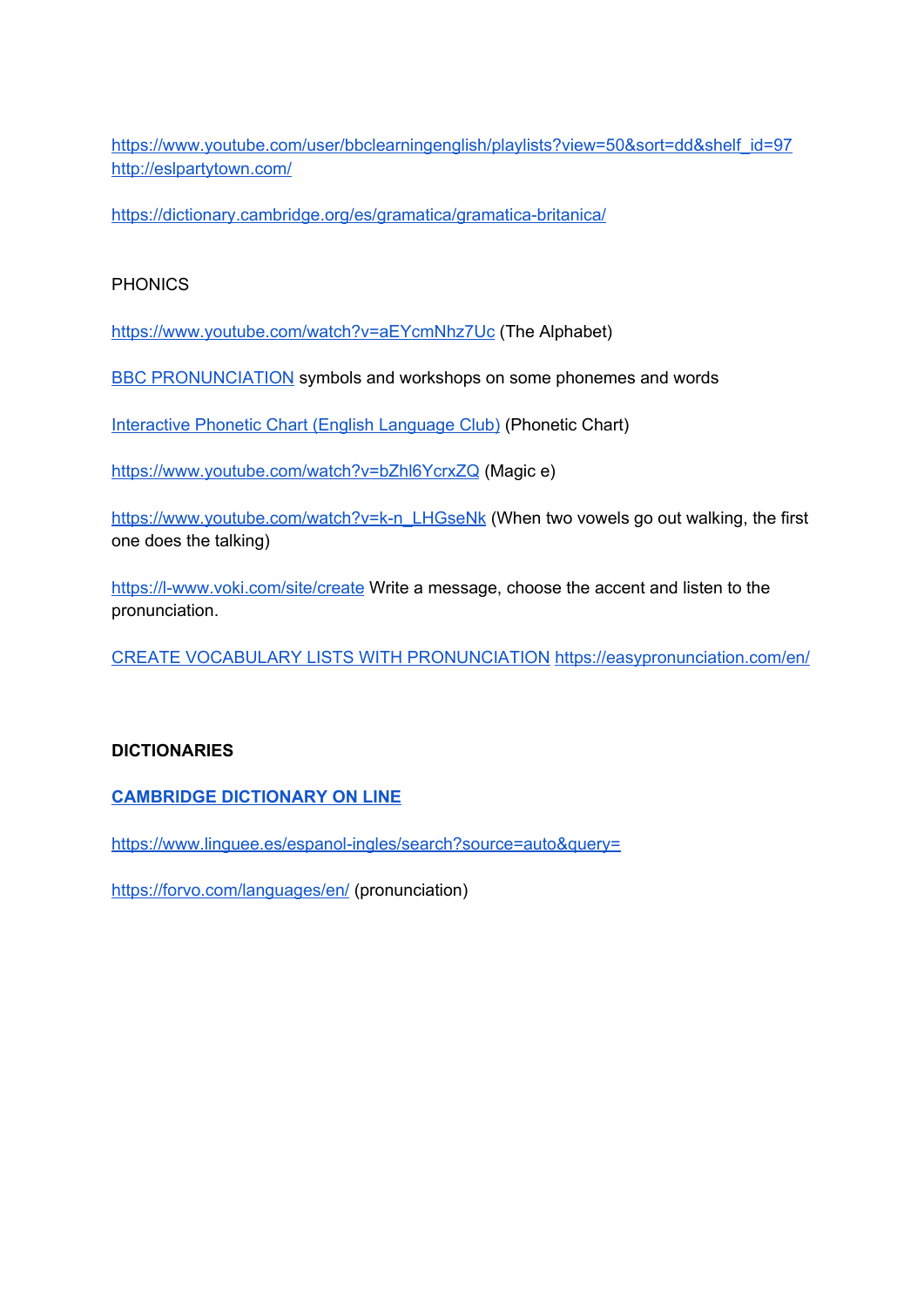ONLY TEACHERS RESOURCES:

<https://www.allthingsgrammar.com/past-continuous.html>

[http://www.bbc.co.uk/learningenglish/english/classroom\\_teaching](http://www.bbc.co.uk/learningenglish/english/classroom_teaching)

<https://www.teachingenglish.org.uk/resources/primary/activities>

<https://www.teachingenglish.org.uk/resources/secondary>

<https://www.futurelearn.com/partners/british-council>

[https://en.islcollective.com/english-esl-worksheets/search/Search+free+ESL+resources?leve](https://en.islcollective.com/english-esl-worksheets/search/Search+free+ESL+resources?level=elementary-a1&student-type=high-school&skill=speaking) [l=elementary-a1&student-type=high-school&skill=speaking](https://en.islcollective.com/english-esl-worksheets/search/Search+free+ESL+resources?level=elementary-a1&student-type=high-school&skill=speaking)

<http://www.onestopenglish.com/>

<https://www.tes.com/teaching-resource/teaching-english-as-a-foreign-language-6127872>

<https://www.mes-english.com/phonics/files/>

<http://eslpartytown.com/>

<https://busyteacher.org/>

[https://www.eslvideo.com/quizzes\\_low\\_intermediate\\_start.php](https://www.eslvideo.com/quizzes_low_intermediate_start.php)

<https://www.raz-plus.com/ell/ell-vocabulary-books/book/?id=1902> (simple books with simple concepts using basic vocabulary and beyond)

[https://www.liferichpublishing.com/AuthorResources/Nonfiction/Differences-Between-Memoir](https://www.liferichpublishing.com/AuthorResources/Nonfiction/Differences-Between-Memoir-AutoBiography.aspx) [-AutoBiography.aspx](https://www.liferichpublishing.com/AuthorResources/Nonfiction/Differences-Between-Memoir-AutoBiography.aspx)